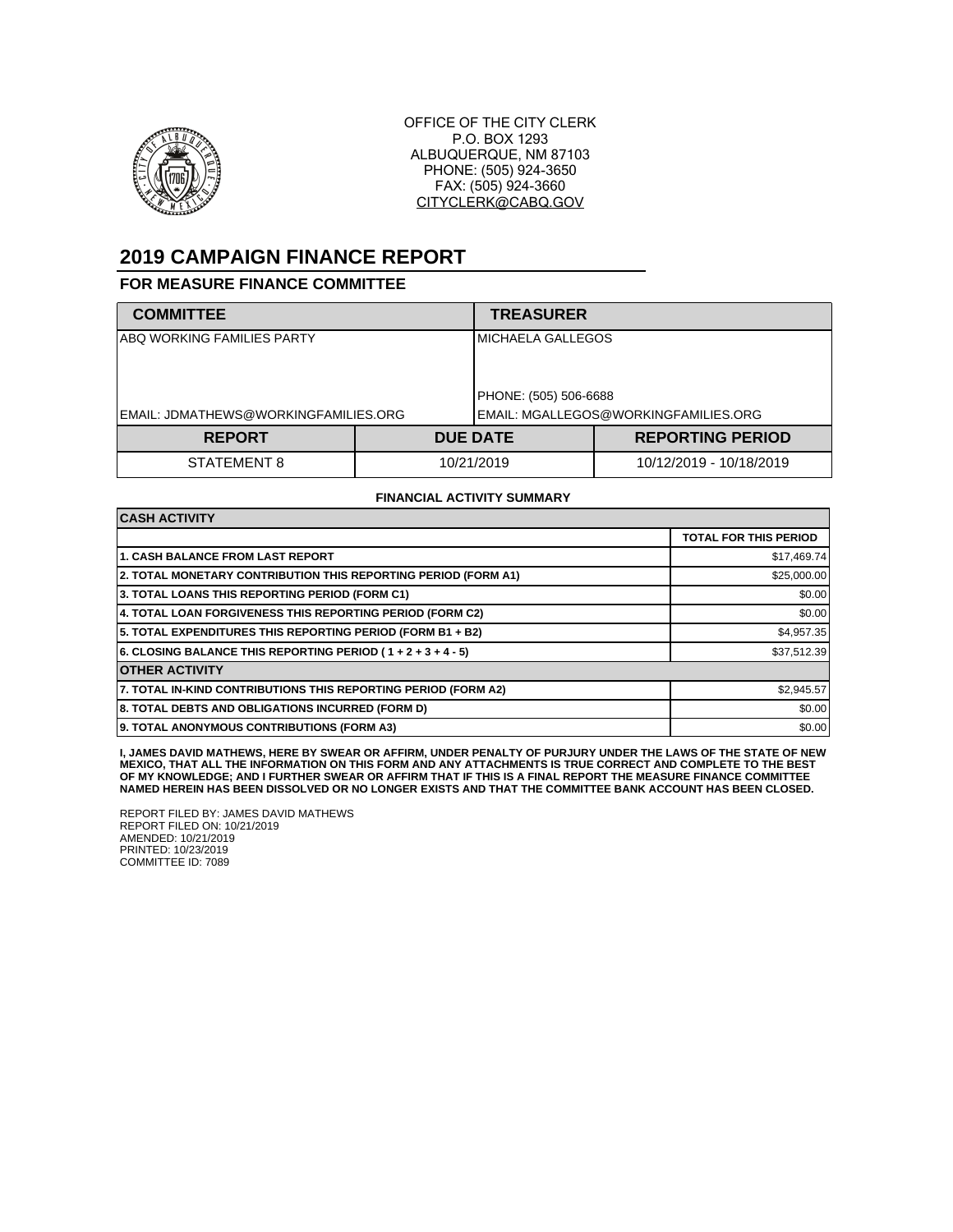# **FORM A-1 MONETARY CONTRIBUTIONS**

| <b>DATE</b><br><b>RECEIVED</b> | <b>CONTRIBUTOR / INFORMATION</b>                                                                                                                                                                                                                                                                                           | <b>CONTRIBUTION</b><br><b>TYPE</b>  | <b>AMOUNT</b> |
|--------------------------------|----------------------------------------------------------------------------------------------------------------------------------------------------------------------------------------------------------------------------------------------------------------------------------------------------------------------------|-------------------------------------|---------------|
| 10/14/2019                     | SIERRA CLUB POLITICAL COMMITTEE<br>2101 WEBSTER STREET SUITE 1300<br>OAKLAND, CA 94612<br>BUSINESS/GROUP INFO:<br><b>DEBBIE SEASE</b><br>AN ENVIRONMENTAL ADVOCACY ORGANIZATION PRIORITIZING<br>IACTION ON PROTECTING OUR CLIMATE. CLEAN AIR. CLE<br>ASSOCIATED CANDIDATES / BALLOT MEASURES<br>MAURREEN SKOWRAN (SUPPORT) | Monetary<br>PURPOSE:<br>DONATION    | \$25,000.00   |
|                                |                                                                                                                                                                                                                                                                                                                            | <b>TOTAL MONETARY CONTRIBUTIONS</b> | \$25,000.00   |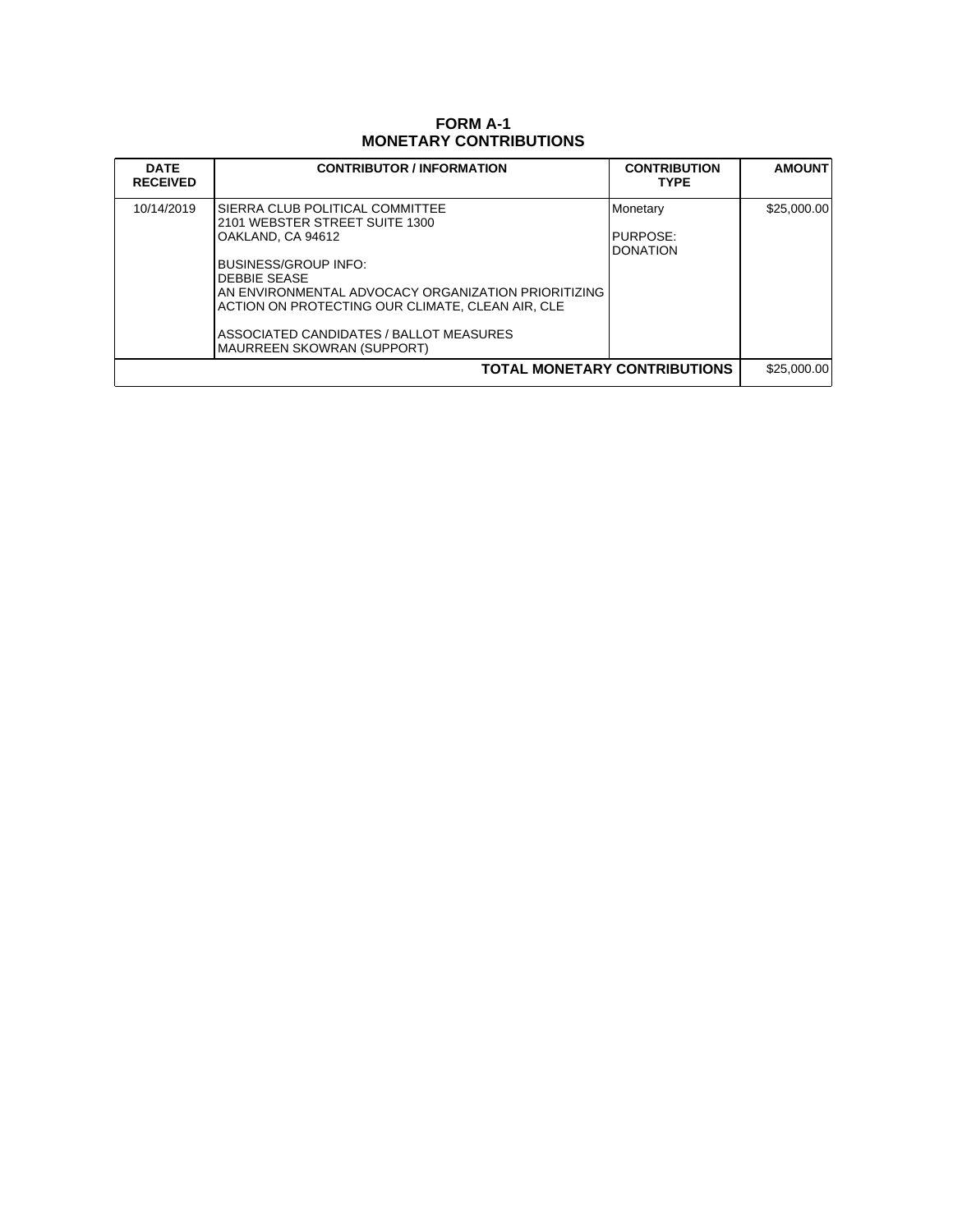### **FORM A-2 IN-KIND CONTRIBUTIONS**

| <b>DATE</b><br><b>RECEIVED</b>     | <b>CONTRIBUTOR / INFORMATION</b>                                                                                                                                                                                                                                                     | <b>CONTRIBUTION</b><br><b>TYPE</b>                                                  | <b>AMOUNT</b> |
|------------------------------------|--------------------------------------------------------------------------------------------------------------------------------------------------------------------------------------------------------------------------------------------------------------------------------------|-------------------------------------------------------------------------------------|---------------|
| 10/18/2019                         | IOLÉ<br>411 BELLAMAH NW<br>ALBUQUERQUE, NM 87102<br>BUSINESS/GROUP INFO:<br>ANDREA SERRANO<br>STRENGTHENING OUR COMMUNITIES THROUGH SOCIAL<br>ADVOCACY AND ECONOMIC REFORM. USING ISSUE-BASED<br><b>CAMPAIG</b><br>ASSOCIATED CANDIDATES / BALLOT MEASURES<br>ANE C ROMERO (SUPPORT) | In-Kind<br>PURPOSE:<br>CANVASS STAFF<br>TIME AND<br>PRINTING 6500<br>8.5X5.5 PIECES | \$2,945.57    |
| <b>TOTAL IN-KIND CONTRIBUTIONS</b> |                                                                                                                                                                                                                                                                                      |                                                                                     | \$2.945.57    |